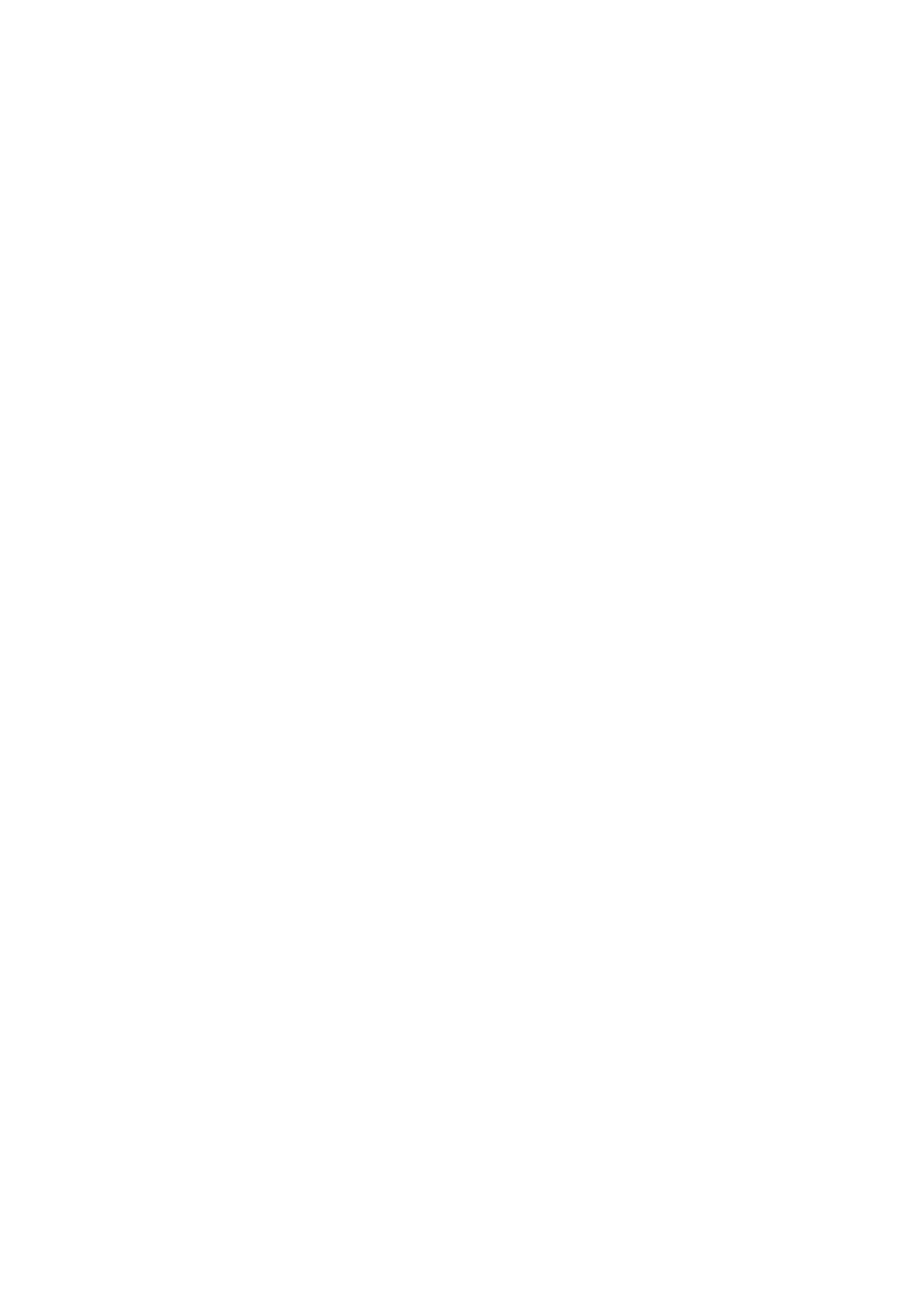# **ANNEX**

# **GUIDE TO GOOD PRACTICE FOR PORT RECEPTION FACILITY PROVIDERS AND USERS**



#### **TABLE OF CONTENTS**

| <b>GOOD PRACTICES FOR SHIP MASTERS, SHIP OWNERS AND OPERATORS7</b> |  |
|--------------------------------------------------------------------|--|
|                                                                    |  |
|                                                                    |  |
|                                                                    |  |
|                                                                    |  |
|                                                                    |  |
| <b>GOOD PRACTICES FOR PORT RECEPTION FACILITY OPERATORS9</b>       |  |
|                                                                    |  |
|                                                                    |  |
|                                                                    |  |

# **APPENDICES**

Appendix 1 – IMO Circular MEPC.1/Circ.469/Rev.1, 'Revised Consolidated Format for Reporting Alleged Inadequacy of Port Reception Facilities Appendix 2 – MEPC.1/Circ.644: Standard Format for the Advance Notification Form Appendix 3 – MEPC.1/Circ.645: Standard Format for the Waste Delivery Receipt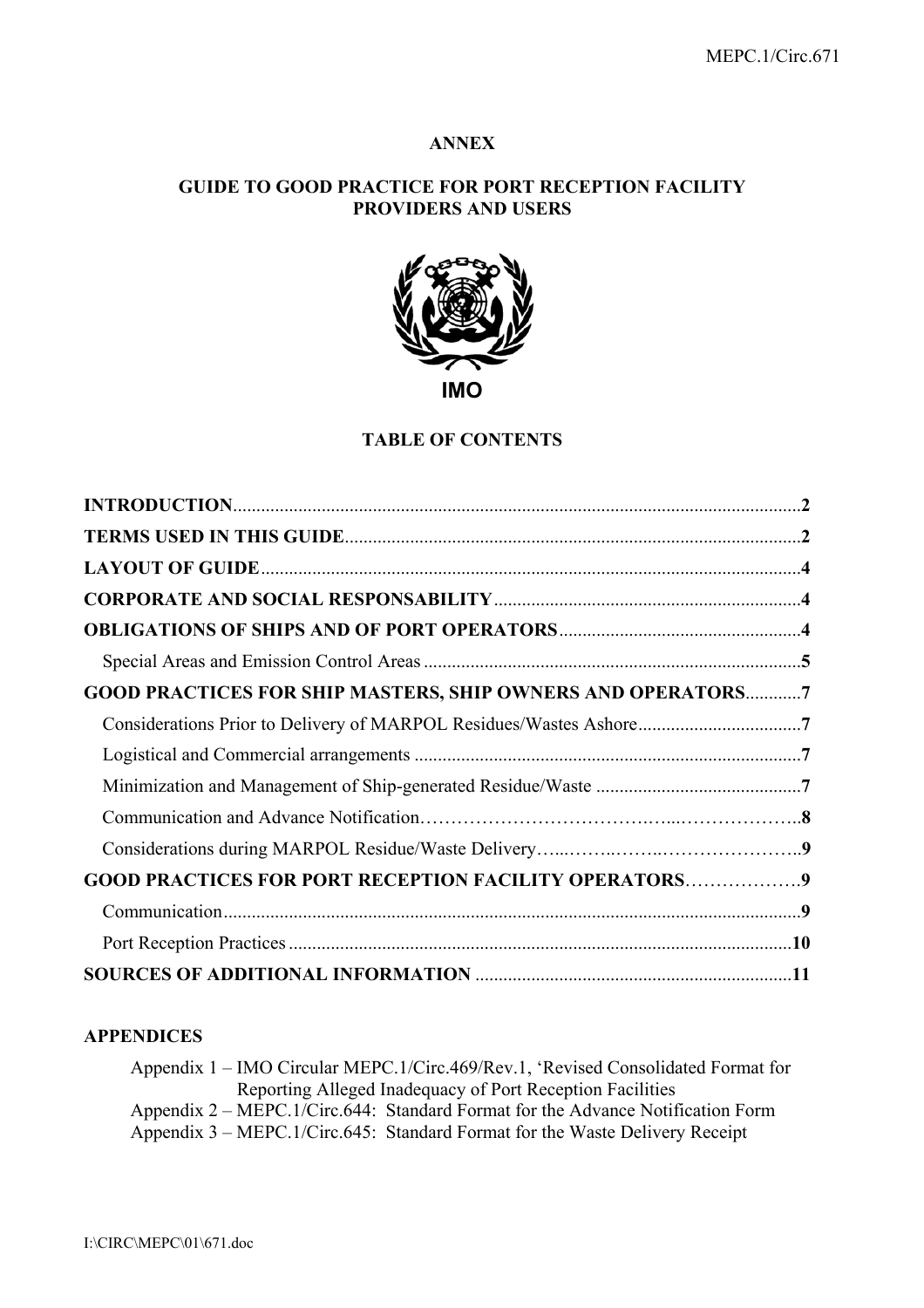# **INTRODUCTION**

1 The use and provision of Port Reception Facilities (PRFs) is fundamental to the overall success of the International Convention for the Prevention of Pollution from Ships (MARPOL, or the Convention) in its objective of reducing and ultimately eliminating intentional pollution of the marine environment by ships. Considerable efforts by Party States and the industry have resulted in an improvement in the availability and adequacy of PRFs.

2 However, recent work by the International Maritime Organization (IMO), hereinafter referred to as the Organization, suggests that there are still barriers to the efficient delivery of MARPOL residues/wastes ashore. One such barrier has been identified as the lack of clear, easy-to-use guidance that outlines how the shipping community and reception facility providers can best conduct their operations in order to comply with MARPOL and to facilitate efficient, environmentally responsible disposal of MARPOL residues/wastes.

3 This brief Guide to Good Practice is intended to be a practical users' guide for ships' crews who seek to deliver MARPOL residues/wastes ashore and for port reception facility providers who seek to provide timely, efficient port reception services to ships. It provides a basis for establishing best practice procedures, with an eye toward improving the integration of PRFs into a more comprehensive waste management scheme in which final disposal of MARPOL residues/wastes occurs in a manner that protects the environment, with due regard for the health and safety of workers and the general population. It is based on the fundamental requirements established in MARPOL and the guidance provided in the Organization's Comprehensive Manual on Port Reception Facilities (1999) and the Guidelines for Ensuring the Adequacy of Port Waste Reception Facilities (Resolution MEPC.83(44)). Building on the Manual and the Guidelines, this Guide suggests how modern environmental management systems and procedures can assist with the improvement of MARPOL residue/waste delivery ashore. Procedures recommended by the Organization include communication and reporting procedures and the use of standardized forms.

4 This Guide is *not* intended to provide guidance to Party State authorities and governments who wish to implement reception facilities under MARPOL. The Manual on Port Reception Facilities and the Guidelines for Ensuring Adequacy, as noted above and previously published by IMO, should be referred to for these purposes.

# **TERMS USED IN THIS GUIDE**

5 This Guide has been written with the aim of enabling ship owners/operators and PRF operators to comply with the MARPOL Convention. As such, plain language has been used wherever possible. However, it is important that the terms used in this document be interpreted consistently and in the appropriate context. The following definitions set out some basic terminology in the context of this Guide. For complete legal definitions, applicability and exceptions, please refer directly to MARPOL and its Annexes.

6 *Adequacy* as used in the MARPOL Annexes, means that PRFs meet the needs of ships using the ports without causing undue delay. PRF operators and users may refer to the Guidelines (MEPC.83(44)), Section 3, How to Achieve Adequacy, or section 2.3.1 of the Comprehensive Manual on Port Reception Facilities (1999), for further information. Section 3.2 of the Guidelines further states that "adequate facilities can be defined as those which: mariners use; fully meet the needs of the ships regularly using them; do not provide mariners with a disincentive to use them; and contribute to the improvement of the marine environment." Additionally, Section 3.3 of the Guidelines specify that the reception facilities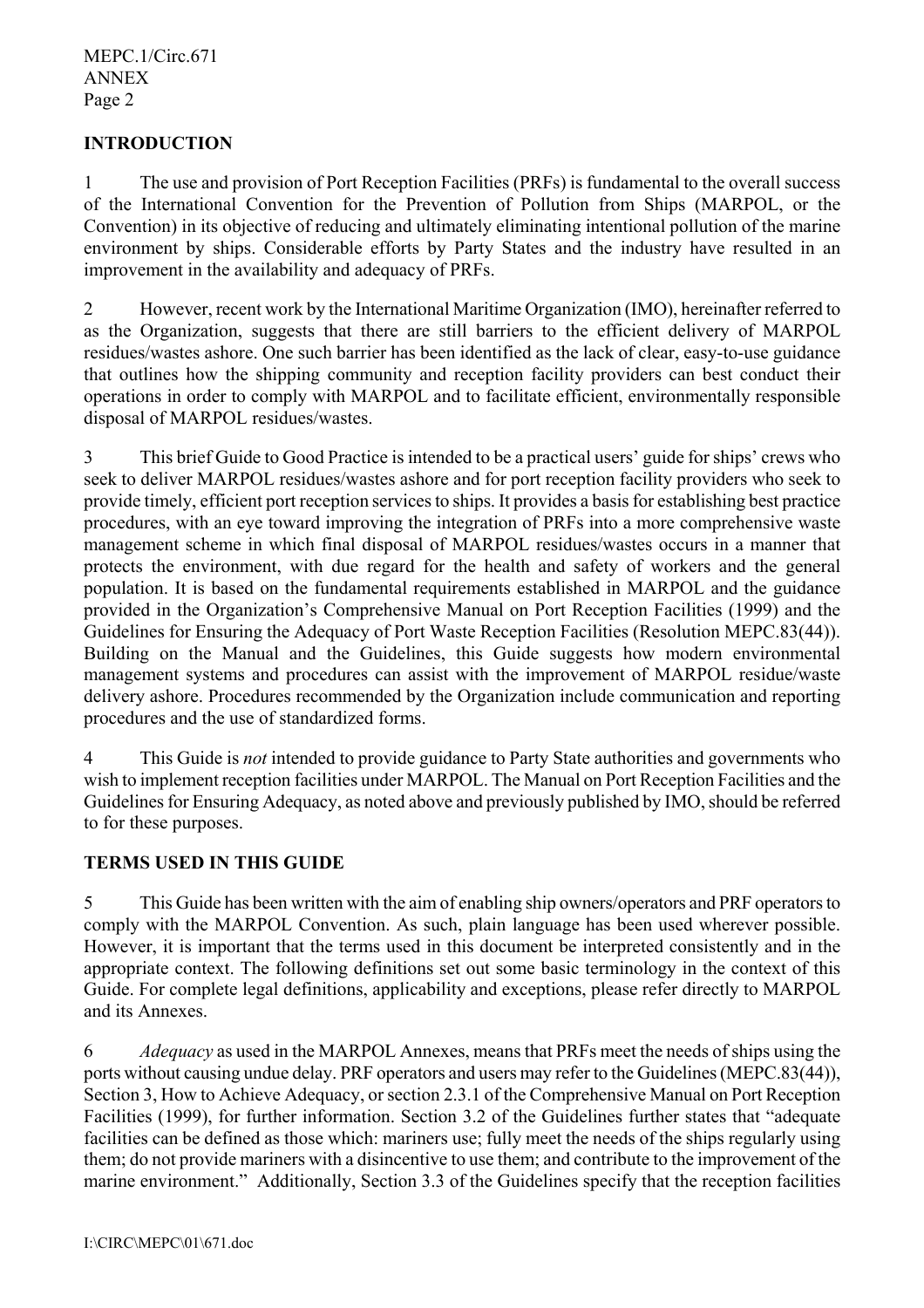must "…allow for the ultimate disposal of ships' waste to take place in an environmentally appropriate way."

7 *Discharge* is defined in MARPOL as any release howsoever caused from a ship and includes any escape, disposal, spilling, leaking, pumping, emitting or emptying. In this document, the term "discharge" refers generally to the types of discharges that are regulated under MARPOL.

8 *Garbage,* as defined in MARPOL Annex V, means all kinds of victual, domestic, and operational waste excluding fresh fish and parts thereof, generated during the normal operation of the ship and liable to be disposed of continuously or periodically except those substances which are defined or listed in other Annexes to the Convention.

9 *MARPOL residues/wastes* is used throughout this document to refer collectively to all waste streams that are generated on board ships during normal operations and during cargo operations and are governed by the MARPOL Convention, including the following:

- .1 MARPOL Annex I: oil, oily waste, oily mixtures, oily bilge water, slops, sludge, oily tank washings, oily cargo residues, ballast water containing oily mixtures;
- .2 MARPOL Annex II: tank washings and cargo residues containing noxious liquid substances (NLS) as defined in MARPOL Annex II;
- .3 MARPOL Annex IV: sewage;
- .4 MARPOL Annex V: garbage as defined in MARPOL Annex V (see paragraph 8), including cargo residues not governed by Annex I or II (such as dry/bulk cargo residues) and cargo-associated waste (such as dunnage and packaging); and
- .5 MARPOL Annex VI: ozone depleting substances and exhaust gas cleaning residues.

Note: Although some Annex I and II residues are technically cargo residues (i.e., substances which remain for disposal after the loading or unloading of cargo), the term "cargo residues" has only been defined by the IMO in the context of Annex V. The IMO Guidelines for the Implementation of Annex V define cargo residues as "the remnants of any cargo material on board that cannot be placed in proper cargo holds (loading excess and spillage) or which remain in cargo holds and elsewhere after unloading procedures are completed (unloading residual and spillage)." In the context of Annex V, "cargo residues" refers to cargo residues that are not governed by Annex I or II (i.e., dry/bulk cargo residues). For complete definitions and exceptions, please refer to the Annexes.

10 Unless otherwise qualified, the terms "waste" and "residue" in this Guide can be inferred to mean "MARPOL waste" and "MARPOL residues," i.e. waste streams that are generated on board ships and are governed by MARPOL.

11 *Quarantine waste* refers to waste that requires segregation and special handling due to its potential to spread diseases or plant and animal pests.

12 *Reception facility* refers to any fixed, floating or mobile facility capable of receiving MARPOL residues/wastes from ships and fit for that purpose.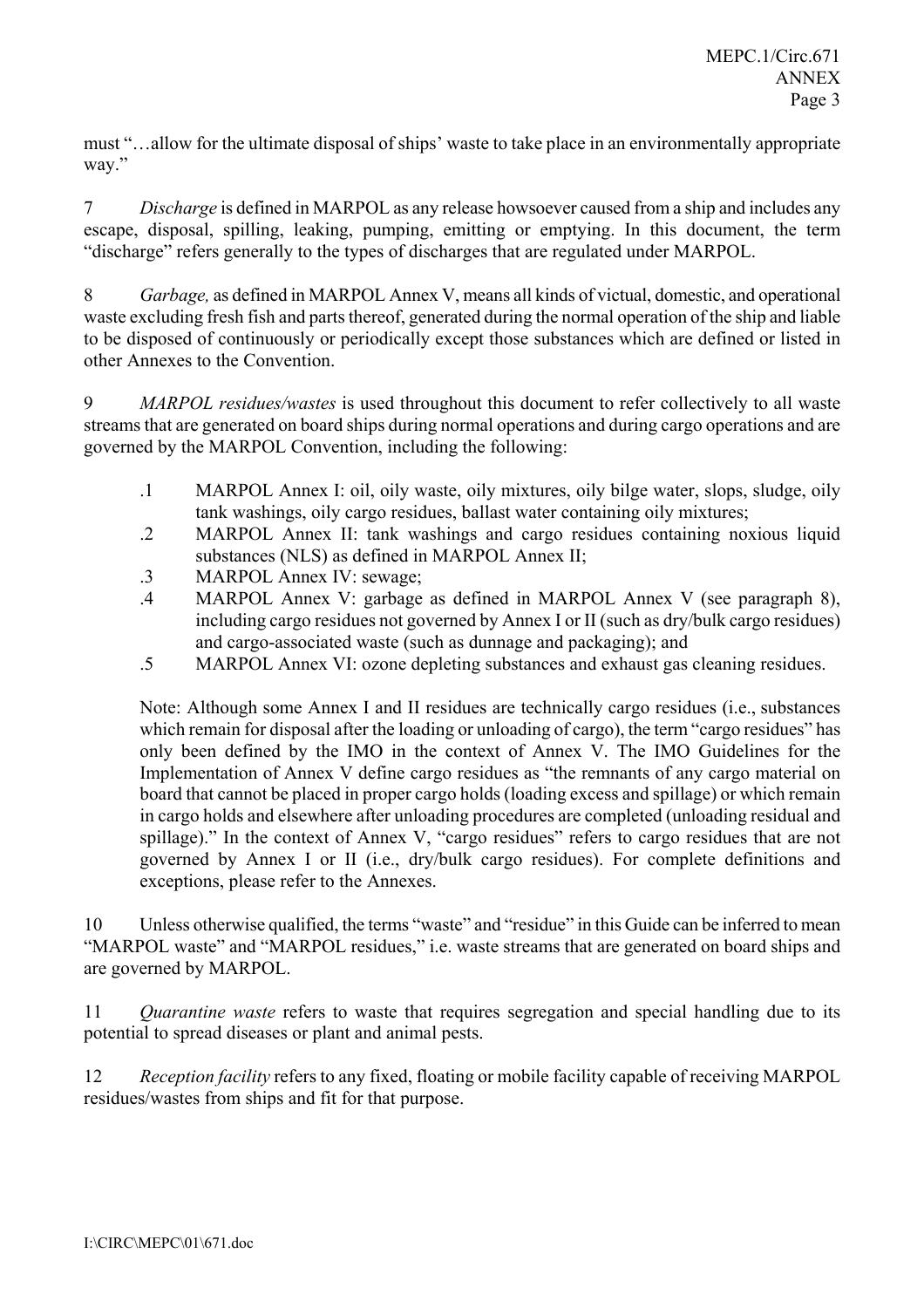# **LAYOUT OF GUIDE**

13 The Guide is developed for use by ship masters/owners/operators/agents and port authorities/port reception facility operators, to provide a summary of the main considerations which should be taken into account when delivering and receiving MARPOL residues/wastes. It begins with a basic overview of the basis for the use of PRFs. The remainder of the document is divided into two sections: one which outlines good practices for ships and another focusing on good practices for reception facilities. Sources of useful supplementary information are referenced at the end of the document. Additionally, in the appendices contained herein, standardized formats are provided for the "Revised Consolidated Format for Reporting Alleged Inadequacy of Port Reception Facilities" (MEPC.1/Circ.469/Rev.1); an Advance Notification Form (ANF) for ship masters/owners/operators to notify port operators of their MARPOL residue/waste disposal needs (MEPC.1/Circ.644); and a recommended Waste Delivery Receipt (WDR) format for PRF operators (MEPC.1/Circ.645).

# **CORPORATE AND SOCIAL RESPONSIBILITY**

14 Since the adoption of MARPOL, global environmental and societal awareness has grown and developed. This development has introduced new concepts on how to manage operations in an environmentally sensitive and responsible way. Many shipping companies and port authorities have implemented environmental management systems which ensure that their operations are conducted in an environmentally sound manner. Frequently, environmental objectives are set in order to facilitate the ongoing improvement, year on year, in terms of a company's environmental impact. Coupled with this is a growing desire to incorporate the principles of sustainability alongside that of corporate and social responsibility.

15 The Guide therefore brings into consideration the need for shipping companies and reception facility providers to apply the principles of corporate and social responsibility; to fulfil the obligations relating to all aspects of a company's operation as frequently found within company environmental management systems; and to realise the desire of modern companies to continually improve their environmental performance.

# **OBLIGATIONS OF SHIPS AND OF PORT OPERATORS**

16 Keeping the seas and oceans clean, should be seen as the overriding obligation for the use and provision of PRFs. MARPOL includes regulations aimed at preventing and minimizing pollution from ships – both accidental pollution and that from routine operations. The basis for providing and using PRFs is incorporated in the Annexes of MARPOL and the implementing laws and regulations of States Parties. The following summarizes the basic obligations under MARPOL and includes other considerations that ship and port operators should take into account. For specific legal requirements, users of this guide should refer directly to the MARPOL Protocols and Annexes or the implementing regulations of individual States party to the Convention.

17 To complement residue/waste minimization and management practices on board the ship (see section 6), the shipping industry needs access to adequate PRFs to enable compliance with the provisions of the Convention. Therefore, MARPOL places an obligation on States Parties to provide adequate reception facilities in their ports. The following regulations stipulate this requirement for each type of MARPOL residue/waste identified:

- .1 regulation 38 of Annex I
- .2 regulation 18 of Annex II
- .3 regulation 12 of Annex IV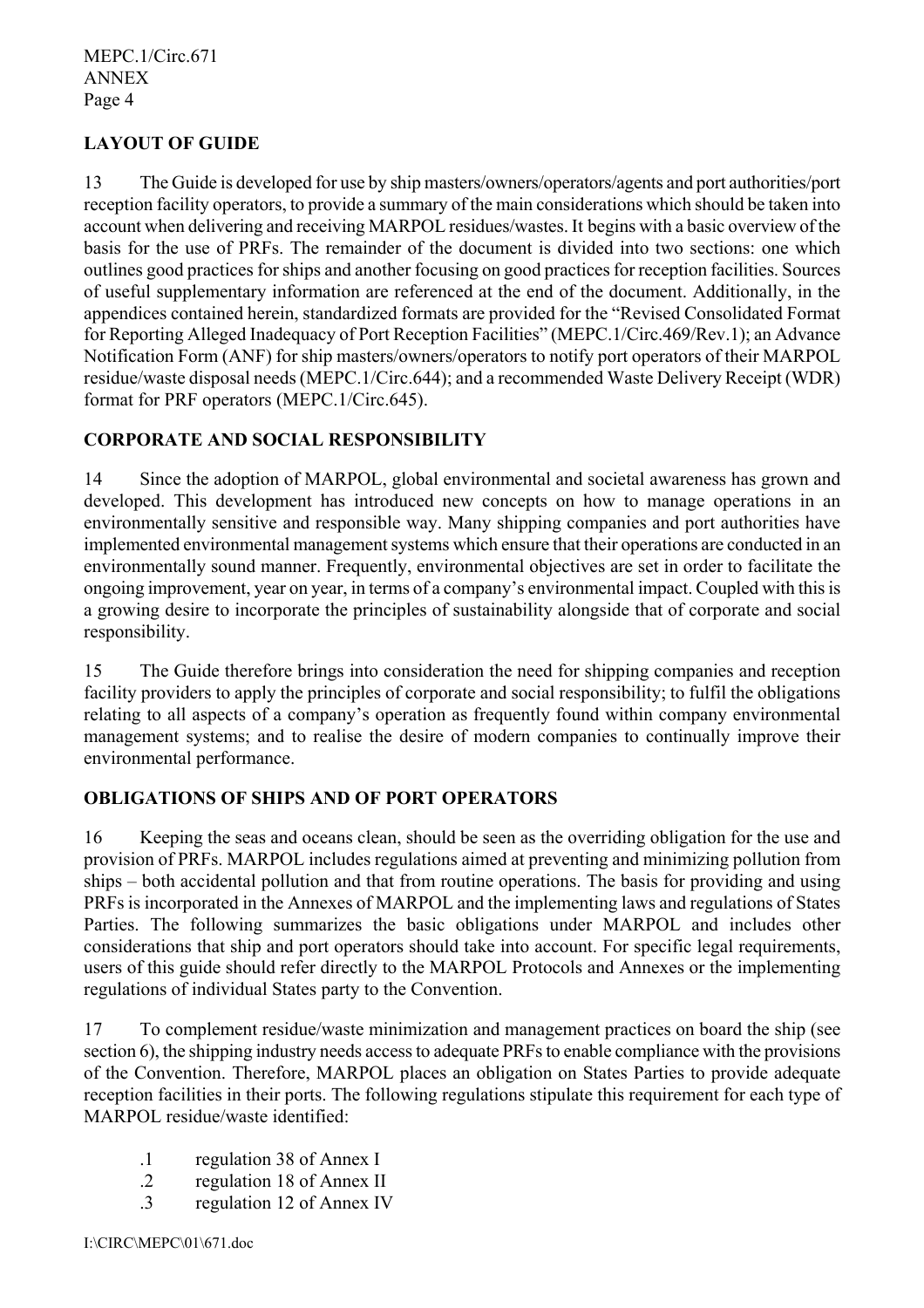- .4 regulation 7 of Annex V
- .5 regulation 17 of Annex VI

18 In addition to the basic rules in the MARPOL Annexes, ships' operators should be aware that individual port States have implemented national and regional requirements which may mandate that ships discharge certain types of MARPOL residues/wastes to port reception facilities. Individual port States may also specify the means of disposal to meet quarantine and other regulatory requirements. Operators should therefore ensure they have a complete and up-to-date overview of national and regional requirements relating to PRFs. Such information may be gained directly from the port State authorities, or via agents in the port, or trade associations representing the shipping and/or port industries.

19 General obligations under each of the regulations listed above also state that Parties should communicate information on their PRFs to the Organization. To this end, the Organization has established the Port Reception Facilities Database (PRFD) within its Global Integrated Ship Information System (GISIS). The PRFD relies on up-to-date information being provided by port States. Port State authorities are encouraged to regularly seek accurate and up-to-date information from reception facility operators and port authorities and to maintain entries on the PRFD. Reception facility operators and port authorities should also be pro-active in communicating updated information to port State authorities. This two-way communication will facilitate the dissemination of PRF information to the shipping industry.

20 Ship masters/owners/operators can use the PRFD on the GISIS website to obtain information on specific port reception facilities. PRF operators are encouraged to maintain and update on regular basis current and accurate information regarding their facilities and to provide such information to authorities so as to ensure the accuracy of information on the PRFD and that current information is available to ship masters and ship owner/operators. Ships' agents, acting on behalf of owners/operators may also access the public GISIS website PRF information.

# **Special Areas and Emission Control Areas**

21 Of particular importance in the ultimate elimination of marine pollution from ships are the more restrictive requirements in force in Special Areas and Emission Control Areas (ECAs) as defined in MARPOL. The following is a list of Special Areas/ECAs to date as adopted within MARPOL (an up-todate list can also be found at: http://www.imo.org. (Click on Marine Environment, then Special Areas):

# **Annex I: Oil**

Mediterranean Sea Baltic Sea Black Sea Red Sea (see paragraph 22) "Gulfs" Area Gulf of Aden (see paragraph 22) Antarctic Area North West European Waters Oman Area of the Arabian Sea (see paragraph 22) Southern South African Waters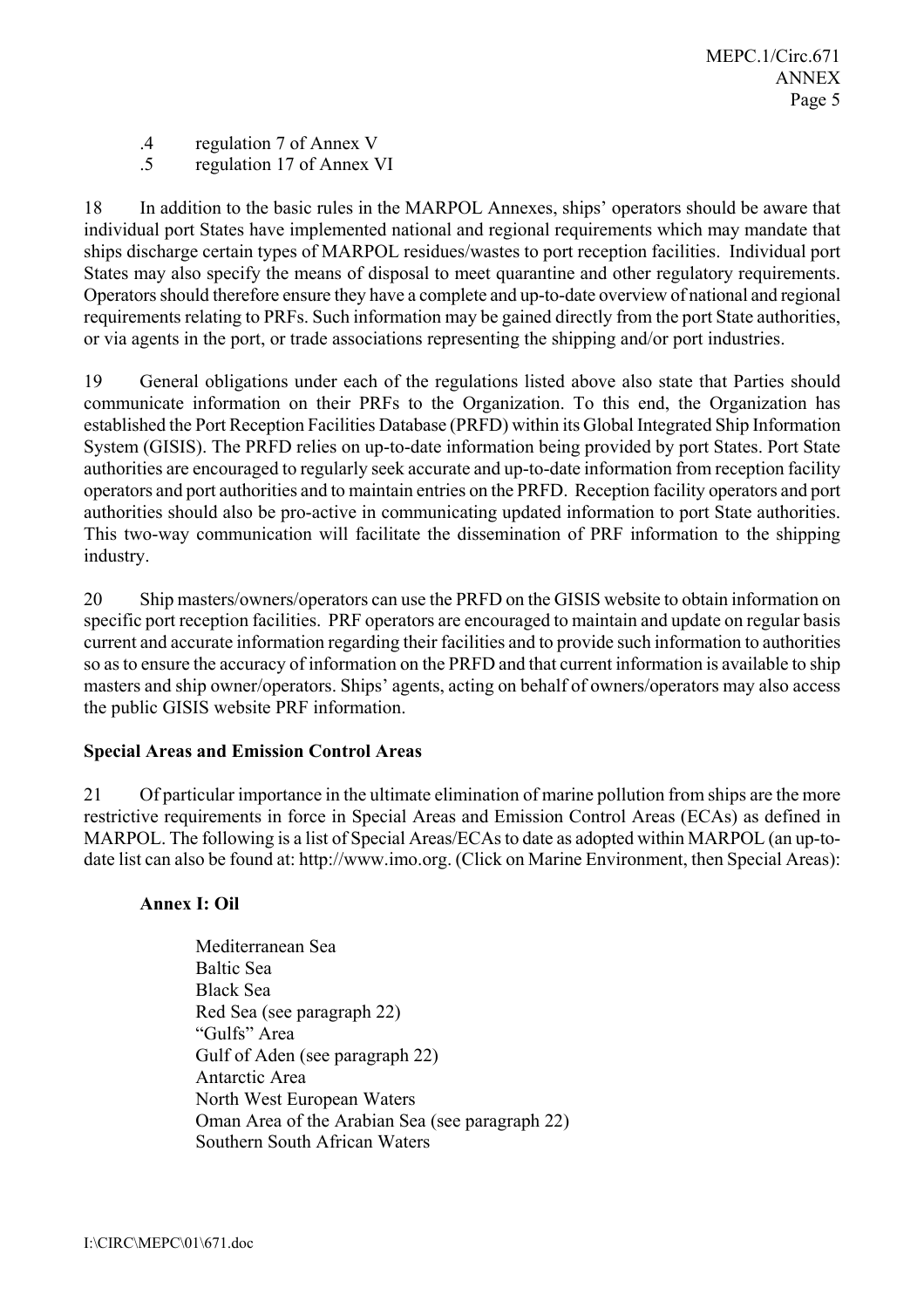## **Annex II: Noxious Liquid Substances**

Antarctic Area (south of latitude 60 degrees south) Regulation 13.8

# **Annex V: Garbage**

Mediterranean Sea Baltic Sea Black Sea (see paragraph 22) Red Sea (see paragraph 22) "Gulfs" Area North Sea Antarctic Area (south of latitude 60 degrees south) Wider Caribbean region including the Gulf of Mexico and the Caribbean Sea (see paragraph 22)

# **Annex VI: Air Pollution – Emission Control Areas (ECA)**

North Sea Baltic Sea area

Note: Requirements may vary for each special area therefore mariners should consult the relevant MARPOL Annex or IMO circular for specific details.

22 The Special Area requirements for several of these areas have not taken effect because of lack of notifications from MARPOL Parties whose coastlines border the relevant Special Areas on the existence of adequate reception facilities (regulations 38.6 of MARPOL Annex I and 5(4) of MARPOL Annex V). While this remains the case, the shipping and port industry should endeavour to meet the requirements as if the Special Area status of those areas had taken effect as per the spirit of MARPOL.

23 MARPOL Annex II contains more stringent discharge restrictions specific to certain geographical areas (listed along with information relating to Special Areas on the IMO website) In the Antarctic Area no noxious liquid substances may be discharged (Annex II, regulation 18.8.2).

24 MARPOL Annex VI, provides for Emission Control Areas (ECA) in the North Sea and Baltic Sea Areas where  $SO_x$  emissions must be restricted through use of lower sulphur fuels or exhaust gas cleaning technologies (Annex VI, regulation 14.4). The recent revision of Annex VI, due to come into force on 1 July 2010, provides for even stricter controls for  $SO_x$  within ECAs and allows for other areas to be designated as ECAs for  $SO_x$ ,  $NO_x$  and particulate matter.

25 Ship owners/operators and port operators should be conscious that these restrictions further emphasize the importance of the general obligations to provide adequate reception facilities for MARPOL residues/wastes. In all cases when shipping companies encounter inadequate reception facilities, those allegations should be reported accurately and in a timely manner via the ship's flag State to the Organization and to the appropriate port State authorities or port operators, using the suggested format for reporting (see Appendix 1).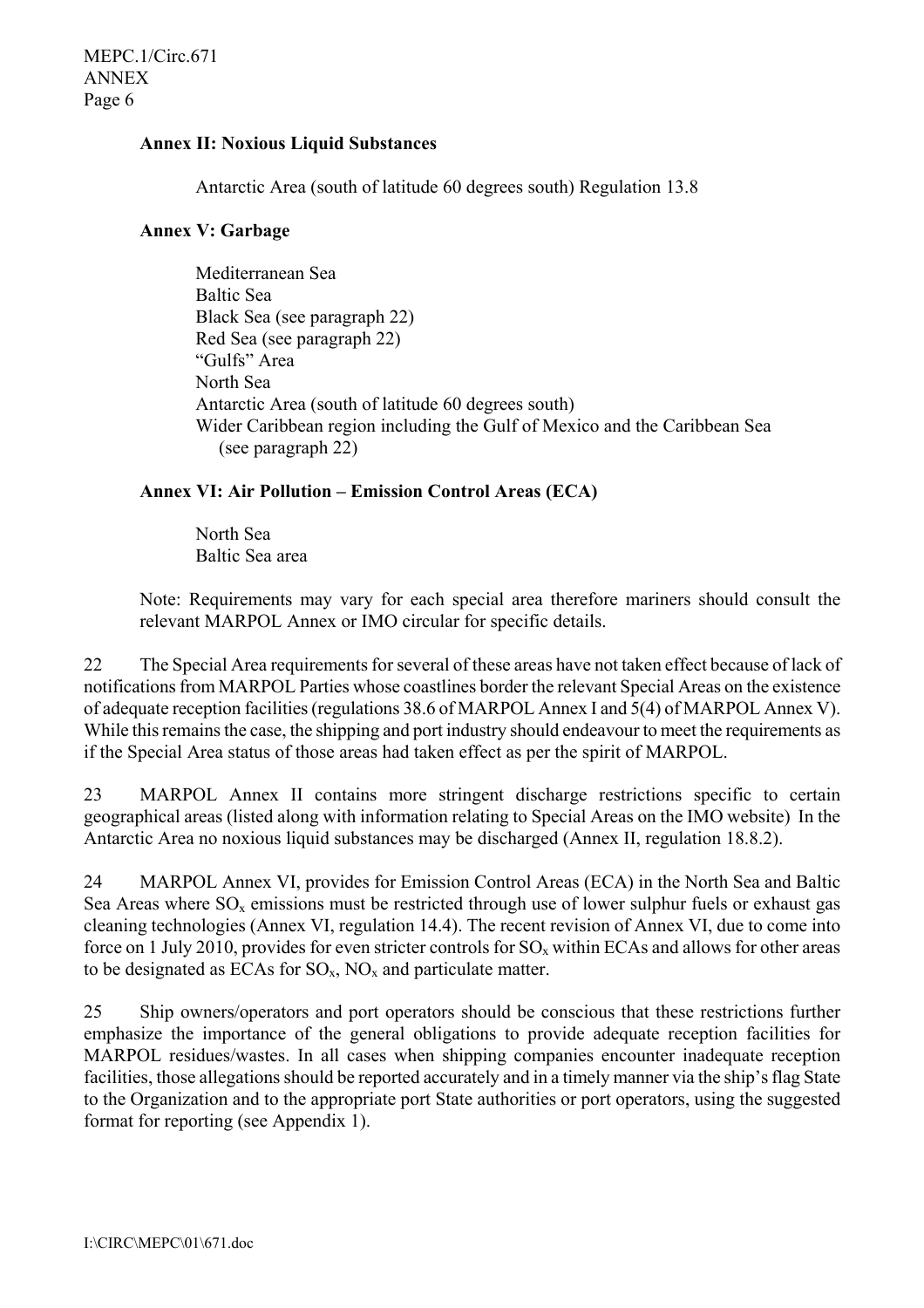# **GOOD PRACTICES FOR SHIP MASTERS, SHIP OWNERS AND OPERATORS**

# **Considerations Prior to Delivery of MARPOL Residues/Wastes Ashore**

26 Efficient delivery of MARPOL residues/wastes ashore relies on advance planning. The following sections outline ways in which considerations for delivery of MARPOL residues/wastes ashore can be integrated into a ship's operating procedures in order to minimize delays and unexpected costs and improve environmental management practices. Good waste management strategies should be incorporated into voyage planning.

#### **Logistical and Commercial arrangements**

27 Consideration should be given to the logistical and commercial arrangements which may be specified in shipping contracts (charter party agreements) between ship operators and cargo owners. Such arrangements should take into account the need to discharge MARPOL residues/wastes ashore to reception facilities and should not compromise, but rather facilitate, the ship operator's ability to comply with obligations under MARPOL. Examples of logistical and commercial considerations might include allowing sufficient time in port to complete transfer of MARPOL residues/wastes and ensuring that disposal costs are accounted for in charter agreements when appropriate. Such considerations are especially important when cargo tank pre-washes are required for certain Annex II residues and when charter agreements specify tank or cargo hold cleaning after discharging cargoes.

# **Minimization and Management of Ship-generated Residue/Waste**

28 Although not a direct requirement of MARPOL, minimizing the residue/waste generated on board ships represents an environmental best practice, and should be considered in a ship's overall waste management practices.

29 The most effective way of reducing ship generated residue/waste is to reduce materials that become waste at the source. Efforts should be made to minimize packaging from ship stores, for example, by establishing an agreement with the supplier to accept the return of the packaging upon delivery, or to reduce the amount of packaging.

30 Developing an agreement with suppliers and manufacturers is not only important for more general waste categories such as plastics, but essential for other maritime specific wastes such as time expired pyrotechnics; used ropes, tails and wires; time expired medicine; and batteries. The supplier and/or manufacturer should be able to provide the specialist facilities for treatment or disposal of these products and materials.

31 On board waste management will also assist in minimizing ship generated waste. Ship operators and ship builders should consider further the design of new ships to enhance waste treatment on board and consider introducing operational measures which can improve efficiency for existing ships. Further information on shipboard garbage handling and storage procedures and minimizing the amount of potential garbage is provided in the IMO publication "Guidelines for the Implementation of Annex V of MARPOL." In addition, an ISO standard for the management and handling of shipboard garbage (ISO/CD 21070) is in development. For ships greater than 400 gross tonnage or certified to carry 15 persons or more, information with regard to on board management of garbage will also be included in the Garbage Management Plan.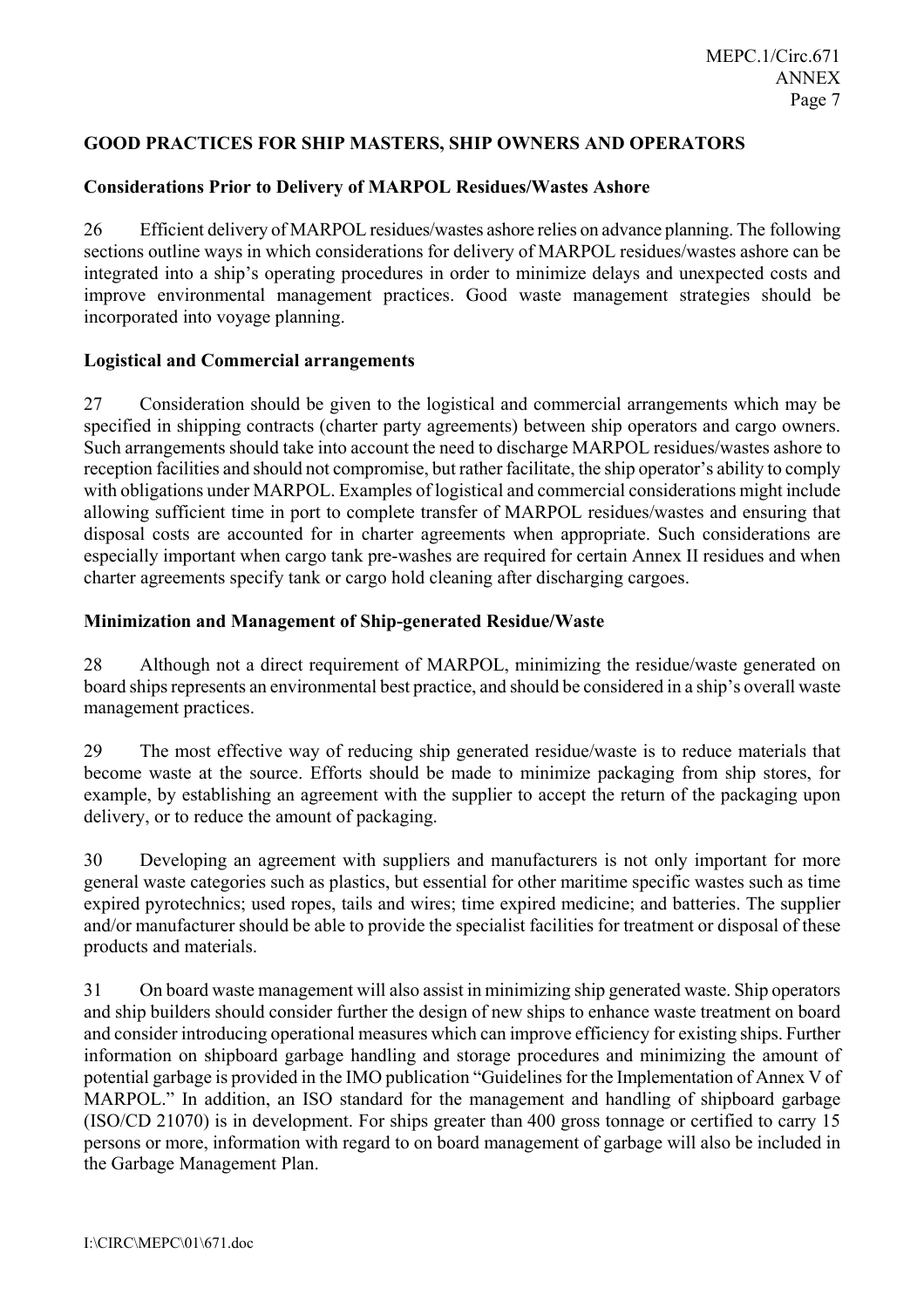32 In relation to the minimization of oily waste, an increased familiarity with the ship's engine room treatment systems coupled with the crew's training in oily waste management and recording will assist in reducing the amount of waste produced and improve the overall onboard management of oily waste. The use of the Integrated Bilge Water Treatment System (IBTS) will facilitate segregation of oily waste, allowing for the storage of oil sludge, oil-water mixtures and clean water separately.

33 Ships' crews need to understand the correct use of, and entries to, the Oil Record Book, Cargo Record Book and the Garbage Record Book. This will help to ensure that any management system implemented can be easily monitored and audited. Industry associations such as INTERTANKO and ICS may provide useful guidance on the correct use of such record books.

34 If space permits, on-board waste management plans should take into account the possibility of being able to recycle certain garbage types. The segregation of garbage according to the requirements of MARPOL Annex V (*e.g.*, plastics; floating dunnage, lining, or packing material; ground-down products; paper products, rags, glass, metal, bottles, crockery, etc.; food waste; incinerator ash) should also allow for the delivery of garbage in certain recyclable categories.

35 To facilitate the landing of recyclable residues/waste, ship operators should consider establishing contracts with facilities in ports that are visited on a regular basis. This will fulfil both the need to use a reputable supplier as per most environmental management systems and facilitate the discharge of segregated waste ashore on each port visit. Where appropriate reception facilities for segregated and/or recyclable wastes are not provided in a port, ship owners/operators are encouraged to request that such facilities are developed in conjunction with the recycling capability of the locality or region.

# **Communication and Advance Notification**

36 Individual ports may need to comply with varying local requirements for specialized handling (such as quarantine) of certain types of MARPOL waste, such as animal, plant, and food wastes generated on board the ship. Therefore, ship operators should check with local agents, port authorities, harbour masters, or reception facility providers for port specific requirements prior to arrival in order to plan for and accommodate any special handling requirements for that particular port, including any additional segregation that may need to take place onboard well in advance of arrival. This information should be incorporated into the company's environmental management plan and should be taken into consideration in voyage planning.

37 As noted in paragraph 19, IMO's PRF Database, accessible online through the GISIS web site, can be a good source of information about the reception facilities available at ports worldwide. Users must first register by creating a username and password.

38 Providing advance notification to the reception facility of the type and quantity of MARPOL residues/wastes on board and the type and quantity intended to be delivered will greatly assist the reception facility operator in receiving the materials while minimizing any delay to the vessel's normal port operation. General recommended practice is to provide at least 24 hours notice, although specific requirements may vary by reception facility. If a ship visits a port on a regular basis, a standing arrangement with the PRF may prove to be most efficient. Ship masters are recommended to use the standardized Advance Notification Form as developed by the IMO (Appendix 2). Port authorities, agents and facility operators are urged to accept the standardized format; however, some operators may require an alternate form.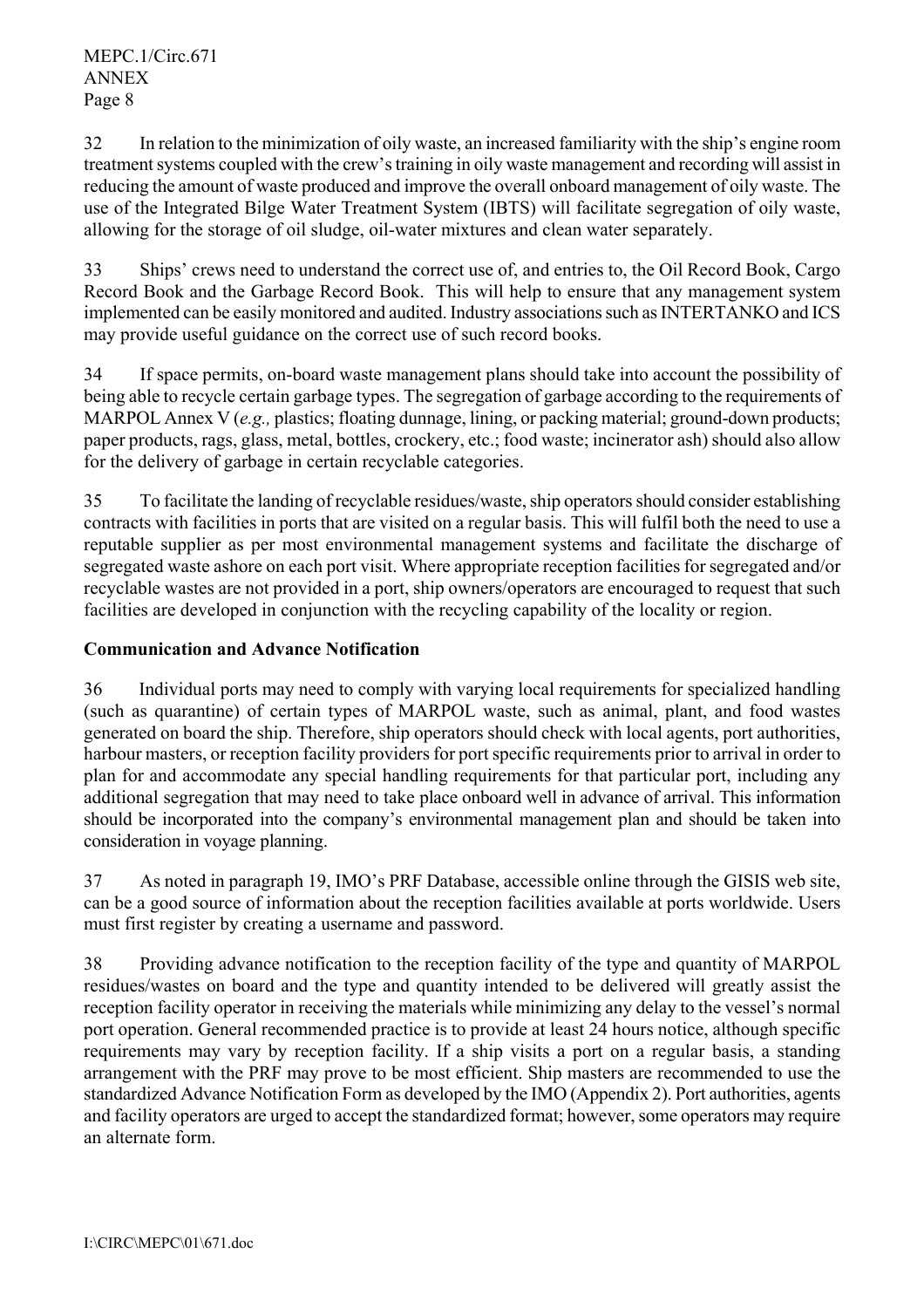# **Considerations during MARPOL Residue/Waste Delivery**

39 During delivery of MARPOL residues/wastes, appropriate procedures as drawn up in the ship's Safety Management System (ISM Code) should be followed.

40 Following delivery, the master should request a Waste Delivery Receipt to document the type and quantity of MARPOL residues/wastes actually received by the facility. IMO has standardized the format of this document to facilitate its use and application (Appendix 3). Corresponding records, receipts or certificates of the delivery should be kept in the Garbage Record Book (for a minimum of 2 years) and the Oil Record Book (Part I for all ship types and Part II for oil tankers) and the Cargo Record Book for Chemical tankers.

41 Ship operators play a critical role in assisting port States with their obligation to provide adequate PRFs for ships. As part of the ship's Safety Management System the master should be required to complete a report on encountering an inadequate PRF. The format for such a report is provided in MEPC.1/Circ.469/Rev.1 (Appendix 1), which is also available through the Port Reception Facility section of the GISIS web site. Completed reports should be forwarded to the flag administration who will in turn notify both the port State and the Organization. The alleged inadequacy report together with the follow up action received from the port State is published on the IMO's PRF Database.

# **GOOD PRACTICES FOR PORT RECEPTION FACILITY OPERATORS**

## **Communication**

42 In order to provide efficient PRF services that meet the needs of ships calling at a port without causing undue delay, port authorities should prepare a Port Waste Management Plan and should ensure that relevant information about the reception services available and associated costs are communicated to ship operators well in advance of the ship's arrival.

43 It is useful for ship operating companies to be able to plan the delivery of MARPOL residues/wastes well in advance of the ship's next port call, especially if the port has more stringent requirements that might necessitate additional segregation of waste onboard prior to arrival, such as quarantine segregation. As noted above, to facilitate ships' planning, port authorities or PRF providers are urged to communicate to their country focal points accurate and up to date information about the reception facilities available at the port. This information can then be communicated to the shipping industry via the IMO's PRF Database, accessible through the GISIS website.

44 At a minimum, the information uploaded and made available on the PRFD should include type of facilities, capacity of the facilities, and the contact point. Additional information that would facilitate ships' planning might include contact details for the port authority or harbour master, a link to the port web site, a link to the Port Waste Management Plan, and information relating to fees/cost to use facilities. A good example is the information provided in material published by the Port of Rotterdam (available at: www.portofrotterdam.com). Such additional information might be downloaded electronically as required, and could provide further instruction to ships regarding procedures for using the facilities (including, for example, specific local requirements for quarantine waste).

45 Port authorities and reception facility providers should request ship masters to provide advance notice of MARPOL residue/waste delivery in order to ensure that the necessary receptacles and vehicles are prepared for receipt of the material. To facilitate the notification process, port authorities and reception facilities should accept the standardized Advance Notification Form (Appendix 2). Use of the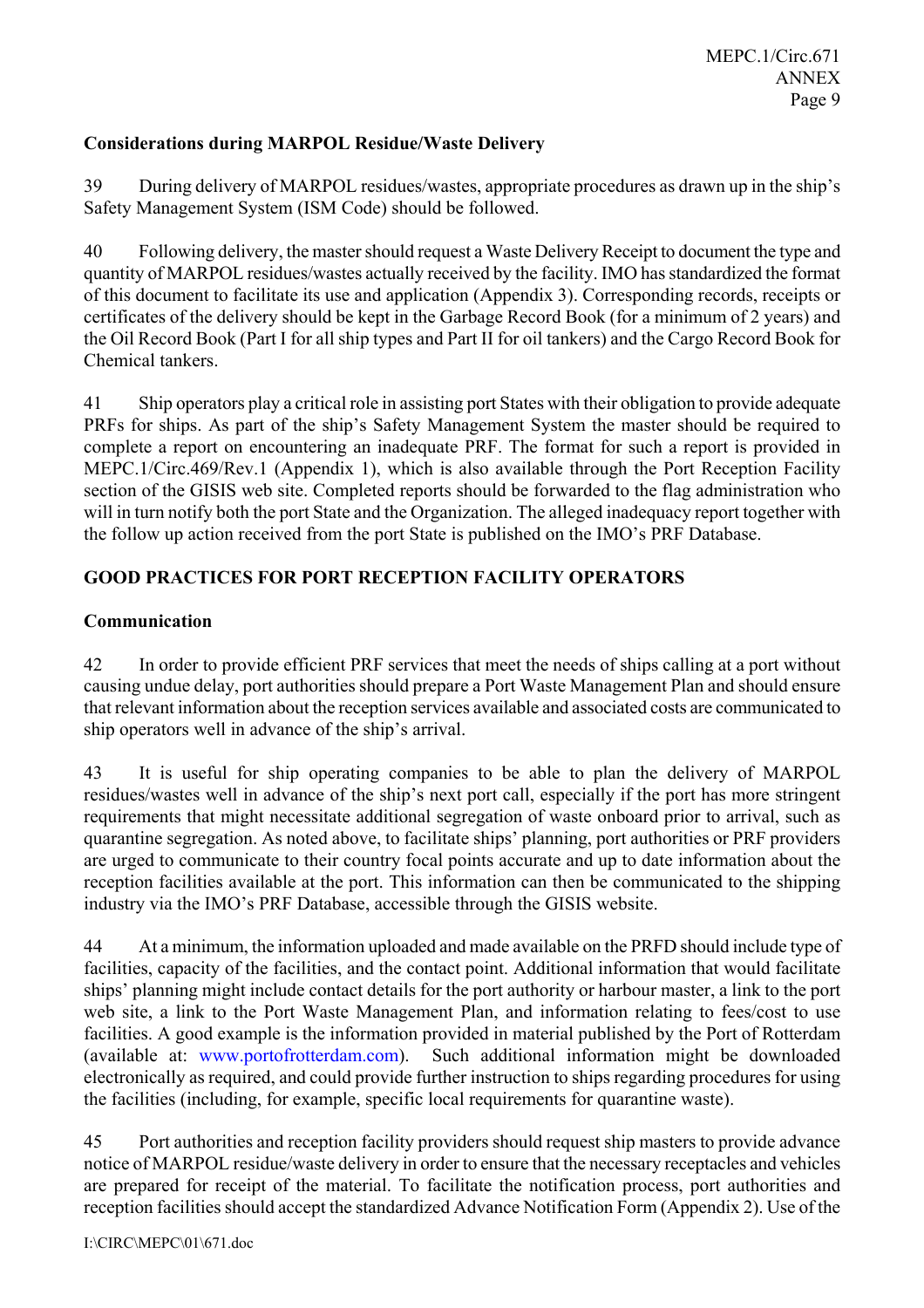MEPC.1/Circ.671 ANNEX Page 10

standardized form will allow the ship master and operator to prepare in advance a system for generating such forms and avoid having to complete a different form for each port or facility visited.

# **Port Reception Practices**

46 Although legal requirements for PRFs will vary depending on the port State's implementing legislation, good practices for PRFs should include procedures that facilitate better integration with shipboard and landside residue/waste management practices. Such integration and cooperation with inland waste disposal operations should allow ultimate disposal of ship generated waste to take place in an environmentally appropriate manner.

47 The reception facility should be adequately prepared to receive Annex V residues/wastes as segregated on board and should supply suitable receptacles to facilitate the landing of segregated waste for recycling. Procedures for reception of segregated residue/waste should parallel the standards for the Management and Handling of Shipboard Garbage as specified in ISO 21070, when it is issued. PRF operators and port authorities within State Parties should work with national and local government officials, regional administrators, commercial interests, and local waste disposal infrastructure managers to develop landside waste disposal strategies, including waste segregation, that encourage reduction, reuse, and recycling of ship generated wastes landed ashore at PRFs. Reception facility providers should seek out resale/recycling options for reusable/recyclable waste when not prohibited by local laws.

48 In the case of oil, noxious liquid substances and other dangerous goods or harmful or hazardous substances, port and reception facility operators should adhere to the guidance provided in relevant publications such as the International Safety Guide for Oil Tankers and Terminals (ISGOTT), or the International Maritime Dangerous Goods (IMDG) Code.

49 The reception facility should also be adequately prepared to receive MARPOL residues/wastes in accordance with any local quarantine requirements, for example by providing suitably sealed receptacles and ensuring that MARPOL residues/wastes can be transported and disposed of in accordance with regulations. Port State authorities should also be aware of the need for appropriate treatment and disposal sites and should seek to ensure that these are available through public or private arrangements.

50 The necessary connection arrangements for the discharge of machinery bilge residues and sludge residues are provided for in regulation 13 of Annex I to MARPOL. These standard dimensions for flanges and discharge connections will apply to all ships and should therefore allow the reception facility to standardize its own connection pipes accordingly.

51 Following delivery, the reception facility should provide the master with a Waste Delivery Receipt. IMO has standardized the format of this document to facilitate its use and application. The Waste Delivery Receipt format (WDR) is provided at Appendix 3.

52 Although the port structure in a State Party may or may not accommodate cost/pricing schemes and/or other incentives for MARPOL residue/waste delivery ashore, reception facility services should be provided at a reasonable cost. The IMO Guidelines for Ensuring the Adequacy of Port Waste Reception Facilities (section 3.2) define "adequate" facilities as those which "do not provide mariners with a disincentive to use them," and further suggest that unreasonably high costs can deter use of PRFs (Guidelines, section 5.2).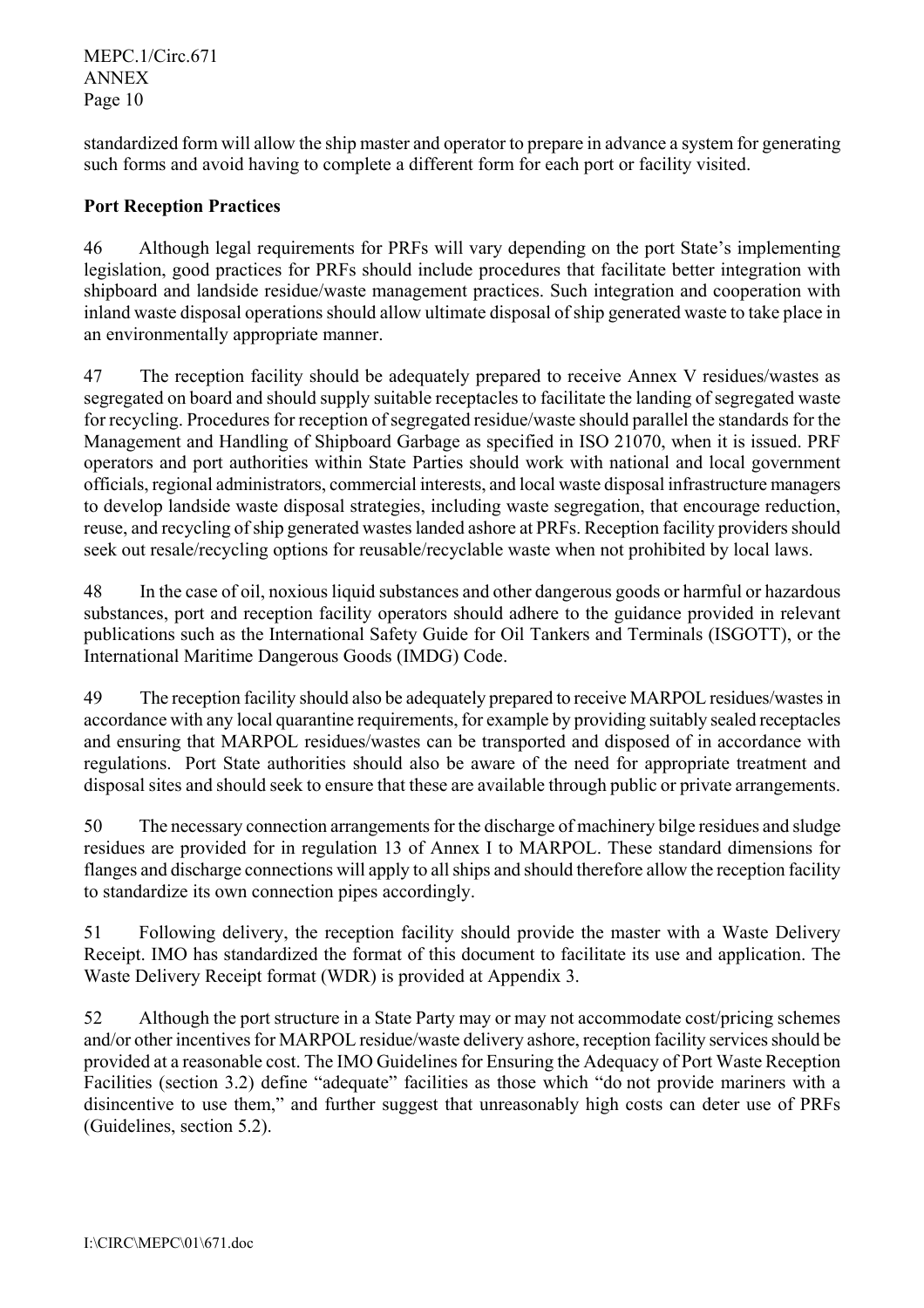MEPC.1/Circ.671 ANNEX Page 11

#### **SOURCES OF ADDITIONAL INFORMATION**

Global Integrated Shipping Information System (GISIS) web site: http://gisis.imo.org/Public/

MARPOL Consolidated Edition – includes all Articles, Protocols, Annexes, and Unified Interpretations; available at: http://www.imo.org/Publications/mainframe.asp?topic\_id=424  $product # IC520E)$ 

Comprehensive Manual on Port Reception Facilities (1999) – available at: http://www.imo.org/Publications/mainframe.asp?topic\_id=424 (product # IA597E)

Guidelines for the Implementation of Annex V of MARPOL (2006) – available at http://www.imo.org/Publications/mainframe.asp?topic\_id=424 (product # IA656E)

Guidelines for Ensuring the Adequacy of Port Waste Reception Facilities (MEPC.83(44)) – available at http://www.imo.org/Publications/mainframe.asp?topic\_id=424 (product # I598E)

#### **APPENDICES**

**Appendix 1 – IMO Circular MEPC.1/Circ.469/Rev.1, 'Revised Consolidated Format for Reporting Alleged Inadequacy of Port Reception Facilities** 

**Appendix 2 – MEPC.1/Circ.644: Standard Format for the Advance Notification Form** 

**Appendix 3 – MEPC.1/Circ.645: Standard Format for the Waste Delivery Receipt** 

\*\*\*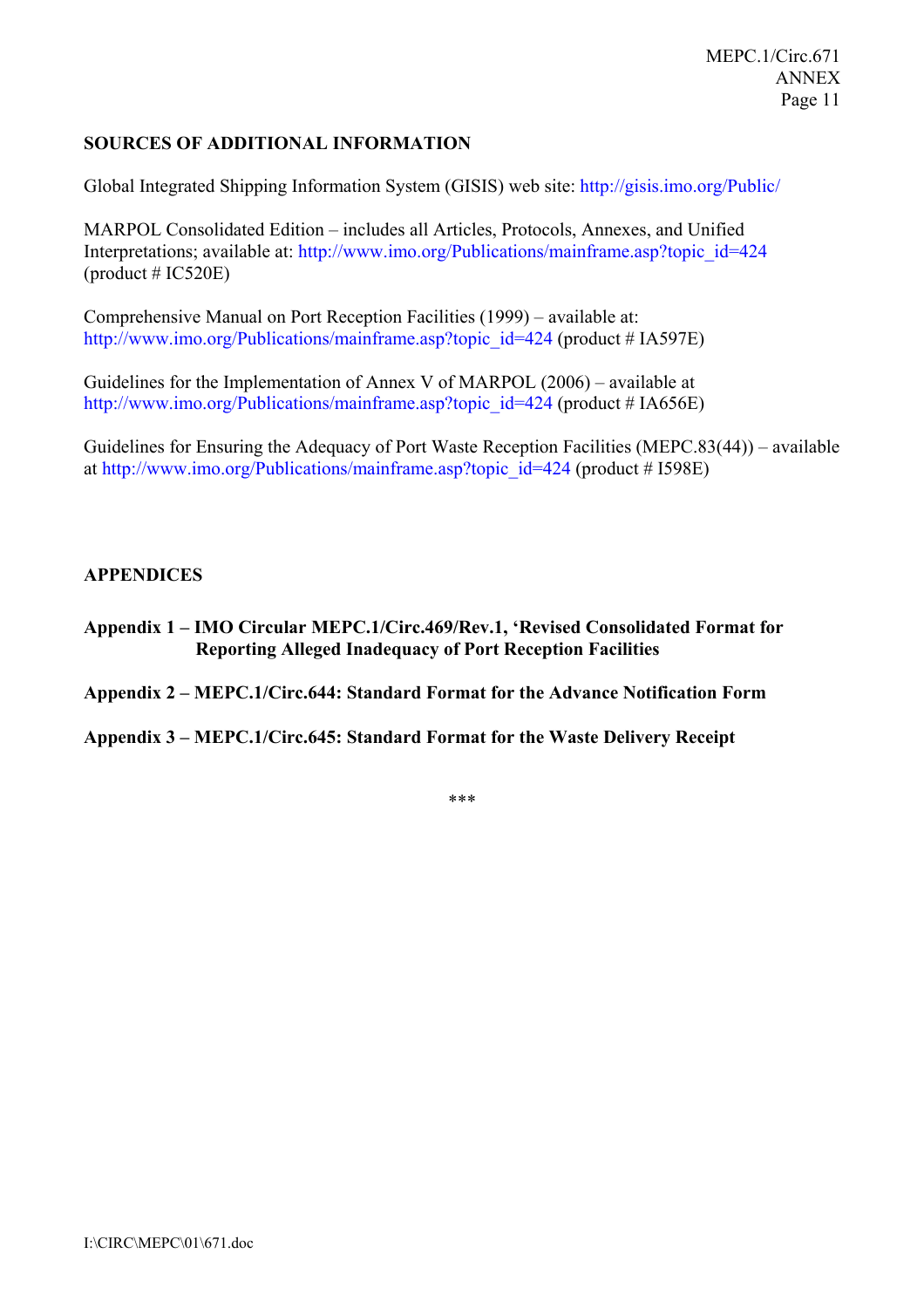# **APPENDIX 1**

# **REVISED CONSOLIDATED FORMAT FOR REPORTING ALLEGED INADEQUACIES OF PORT RECEPTION FACILITIES<sup>1</sup> (MEPC.1/Circ.469/Rev.1)**

The Master of a ship having encountered difficulties in discharging waste to reception facilities should forward the information below, together with any supporting documentation, to the Administration of the flag State and, if possible, to the competent Authorities in the port State. The flag State shall notify the IMO and the port State of the occurrence. The port State should consider the report and respond appropriately informing IMO and the reporting flag State of the outcome of its investigation.

| $\mathbf{1}$     | <b>SHIP'S PARTICULARS</b>                                                                                                                                                                                                                                                                                                                                                                                          |                                                                                                                      |                        |
|------------------|--------------------------------------------------------------------------------------------------------------------------------------------------------------------------------------------------------------------------------------------------------------------------------------------------------------------------------------------------------------------------------------------------------------------|----------------------------------------------------------------------------------------------------------------------|------------------------|
| 1.1              | Name of ship:                                                                                                                                                                                                                                                                                                                                                                                                      | the control of the control of the control of the control of the control of the control of                            |                        |
| 1.2              | Owner or operator:                                                                                                                                                                                                                                                                                                                                                                                                 | <u> 1989 - Johann Stoff, amerikansk politiker (d. 1989)</u>                                                          |                        |
| 1.3              | Distinctive number or letters:                                                                                                                                                                                                                                                                                                                                                                                     | <u> 1989 - Johann Barbara, martxa al III-lea (h. 1989).</u>                                                          |                        |
| 1.4              | IMO Number <sup>2</sup> :                                                                                                                                                                                                                                                                                                                                                                                          |                                                                                                                      |                        |
| 1.5              | Gross tonnage:                                                                                                                                                                                                                                                                                                                                                                                                     | <u> 1989 - Johann Barbara, martxa amerikan personal (h. 1989)</u>                                                    |                        |
| 1.6              | Port of registry:                                                                                                                                                                                                                                                                                                                                                                                                  |                                                                                                                      |                        |
| 1.7              | Flag State <sup>3</sup> :                                                                                                                                                                                                                                                                                                                                                                                          |                                                                                                                      |                        |
| 1.8              | Type of ship:                                                                                                                                                                                                                                                                                                                                                                                                      |                                                                                                                      |                        |
|                  | $\Box$ Oil tanker                                                                                                                                                                                                                                                                                                                                                                                                  | $\Box$ Chemical tanker                                                                                               | $\Box$ Bulk carrier    |
|                  | $\Box$ Other cargo ship                                                                                                                                                                                                                                                                                                                                                                                            | $\Box$ Passenger ship                                                                                                | $\Box$ Other (specify) |
|                  |                                                                                                                                                                                                                                                                                                                                                                                                                    |                                                                                                                      |                        |
| $\boldsymbol{2}$ | <b>PORT PARTICULARS</b>                                                                                                                                                                                                                                                                                                                                                                                            |                                                                                                                      |                        |
| 2.1              | Country:                                                                                                                                                                                                                                                                                                                                                                                                           |                                                                                                                      |                        |
| 2.2              | Name of port or area:                                                                                                                                                                                                                                                                                                                                                                                              | <u> 1989 - Johann John Stone, mars eta bainar eta baina eta baina eta baina eta baina eta baina eta baina eta ba</u> |                        |
| 2.3              | Location/terminal name:                                                                                                                                                                                                                                                                                                                                                                                            |                                                                                                                      |                        |
|                  | (e.g., berth/terminal/jetty)                                                                                                                                                                                                                                                                                                                                                                                       |                                                                                                                      |                        |
| 2.4              | Name of company operating                                                                                                                                                                                                                                                                                                                                                                                          |                                                                                                                      |                        |
| 2.5              | Type of port operation:                                                                                                                                                                                                                                                                                                                                                                                            |                                                                                                                      |                        |
|                  |                                                                                                                                                                                                                                                                                                                                                                                                                    |                                                                                                                      |                        |
|                  | $\Box$ Unloading port $\Box$ Loading port $\Box$ Shipyard                                                                                                                                                                                                                                                                                                                                                          |                                                                                                                      |                        |
|                  | $\Box$ Other (specify)                                                                                                                                                                                                                                                                                                                                                                                             |                                                                                                                      |                        |
| 2.6              | Date of arrival: $\frac{1}{\sqrt{1-\frac{1}{\sqrt{1-\frac{1}{\sqrt{1-\frac{1}{\sqrt{1-\frac{1}{\sqrt{1-\frac{1}{\sqrt{1-\frac{1}{\sqrt{1-\frac{1}{\sqrt{1-\frac{1}{\sqrt{1-\frac{1}{\sqrt{1-\frac{1}{\sqrt{1-\frac{1}{\sqrt{1-\frac{1}{\sqrt{1-\frac{1}{\sqrt{1-\frac{1}{\sqrt{1-\frac{1}{\sqrt{1-\frac{1}{\sqrt{1-\frac{1}{\sqrt{1-\frac{1}{\sqrt{1-\frac{1}{\sqrt{1-\frac{1}{\sqrt{1-\frac{1}{\sqrt{1-\frac{1}{$ |                                                                                                                      |                        |
| 2.7              | Date of occurrence: $\frac{1}{\sqrt{1-\frac{1}{\sqrt{1-\frac{1}{\sqrt{1-\frac{1}{\sqrt{1-\frac{1}{\sqrt{1-\frac{1}{\sqrt{1-\frac{1}{\sqrt{1-\frac{1}{\sqrt{1-\frac{1}{\sqrt{1-\frac{1}{\sqrt{1-\frac{1}{\sqrt{1-\frac{1}{\sqrt{1-\frac{1}{\sqrt{1-\frac{1}{\sqrt{1-\frac{1}{\sqrt{1-\frac{1}{\sqrt{1-\frac{1}{\sqrt{1-\frac{1}{\sqrt{1-\frac{1}{\sqrt{1-\frac{1}{\sqrt{1-\frac{1}{\sqrt{1-\frac{1}{\sqrt{1-\frac$  |                                                                                                                      |                        |
| 2.8              | Date of departure: / / (dd/mm/yyyy)                                                                                                                                                                                                                                                                                                                                                                                |                                                                                                                      |                        |

 $\frac{1}{1}$  $\frac{1}{2}$  This format was approved by the fifty-third session of the Marine Environment Protection Committee in July 2005.

In accordance with the IMO ship identification number scheme adopted by the Organization by Assembly resolution A.600(15).<br> $\frac{3}{\text{The name of the State}}$ 

The name of the State whose flag the ship is entitled to fly.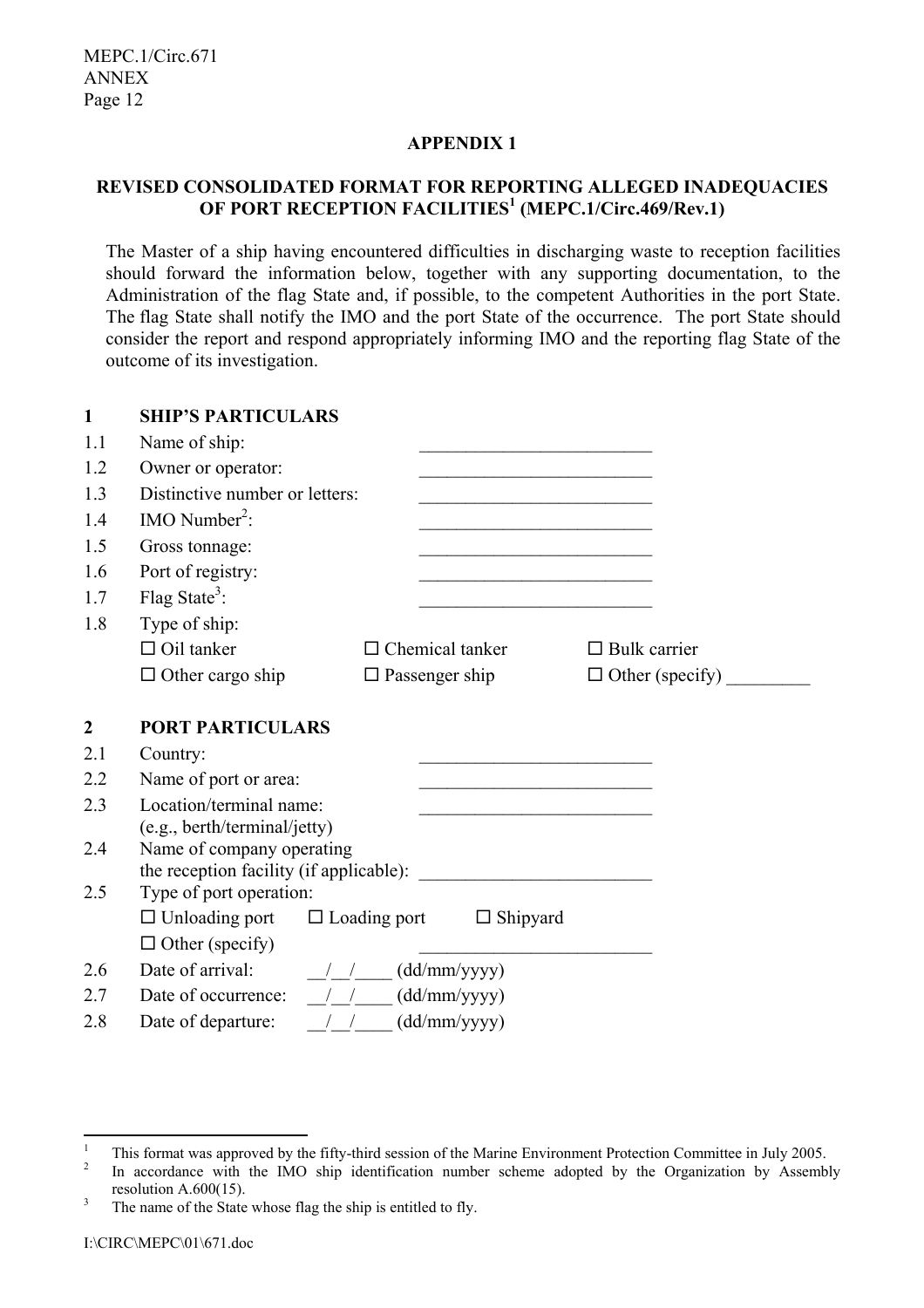# **3 INADEQUACY OF FACILITIES**<br>3.1 Type and amount of waste for which

Type and amount of waste for which the port reception facility was inadequate and nature of problems encountered

|                                                                        |                   |                                      | <b>Problems encountered</b>                                                                              |
|------------------------------------------------------------------------|-------------------|--------------------------------------|----------------------------------------------------------------------------------------------------------|
| Type of waste                                                          | Amount<br>for     | <b>Amount not</b><br>accepted $(m3)$ | Indicate the problems encountered by using one or<br>more of the following code letters, as appropriate. |
|                                                                        | discharge $(m^3)$ |                                      | A No facility available                                                                                  |
|                                                                        |                   |                                      | <b>B</b> Undue delay<br>C Use of facility technically not possible                                       |
|                                                                        |                   |                                      | D Inconvenient location                                                                                  |
|                                                                        |                   |                                      | E Vessel had to shift berth involving delay/cost<br>F Unreasonable charges for use of facilities         |
|                                                                        |                   |                                      | G Other (please specify in paragraph 3.2)                                                                |
| <b>MARPOL Annex I-related</b>                                          |                   |                                      |                                                                                                          |
| Type of oily waste:                                                    |                   |                                      |                                                                                                          |
| Oily bilge water                                                       |                   |                                      |                                                                                                          |
| Oily residues (sludge)                                                 |                   |                                      |                                                                                                          |
| Oily tank washings (slops)                                             |                   |                                      |                                                                                                          |
| Dirty ballast water                                                    |                   |                                      |                                                                                                          |
| Scale and sludge from tank cleaning                                    |                   |                                      |                                                                                                          |
|                                                                        |                   |                                      |                                                                                                          |
| <b>MARPOL Annex II-related</b>                                         |                   |                                      |                                                                                                          |
| Category of $NLS4$ residue/water                                       |                   |                                      |                                                                                                          |
| mixture for discharge to facility from                                 |                   |                                      |                                                                                                          |
| tank washings:<br>Category X substance                                 |                   |                                      |                                                                                                          |
| Category Y substance                                                   |                   |                                      |                                                                                                          |
| Category Z substance                                                   |                   |                                      |                                                                                                          |
|                                                                        |                   |                                      |                                                                                                          |
| <b>MARPOL Annex IV-related</b>                                         |                   |                                      |                                                                                                          |
| Sewage                                                                 |                   |                                      |                                                                                                          |
| <b>MARPOL Annex V-related</b><br>Type of garbage:                      |                   |                                      |                                                                                                          |
| Plastic                                                                |                   |                                      |                                                                                                          |
| Floating dunnage, lining, or packing                                   |                   |                                      |                                                                                                          |
| materials                                                              |                   |                                      |                                                                                                          |
| Ground paper products, rags, glass,                                    |                   |                                      |                                                                                                          |
| metal, bottles, crockery, etc.                                         |                   |                                      |                                                                                                          |
| Cargo residues, paper products, rags,                                  |                   |                                      |                                                                                                          |
| glass, metal, bottles, crockery, etc.<br>Food waste                    |                   |                                      |                                                                                                          |
| Incinerator, ash                                                       |                   |                                      |                                                                                                          |
| Other (please specify )                                                |                   |                                      |                                                                                                          |
|                                                                        |                   |                                      |                                                                                                          |
| <b>MARPOL Annex VI-related</b>                                         |                   |                                      |                                                                                                          |
| Ozone-depleting substances and<br>equipment containing such substances |                   |                                      |                                                                                                          |
| Exhaust gas-cleaning residues                                          |                   |                                      |                                                                                                          |
|                                                                        |                   |                                      |                                                                                                          |

 $\frac{1}{4}$  Indicate, in paragraph 3.2, the proper shipping name of the NLS involved and whether the substance is designated as 'solidifying' or 'high viscosity' as per MARPOL Annex II, regulation 1, paragraphs 15.1 and 17.1 respectively.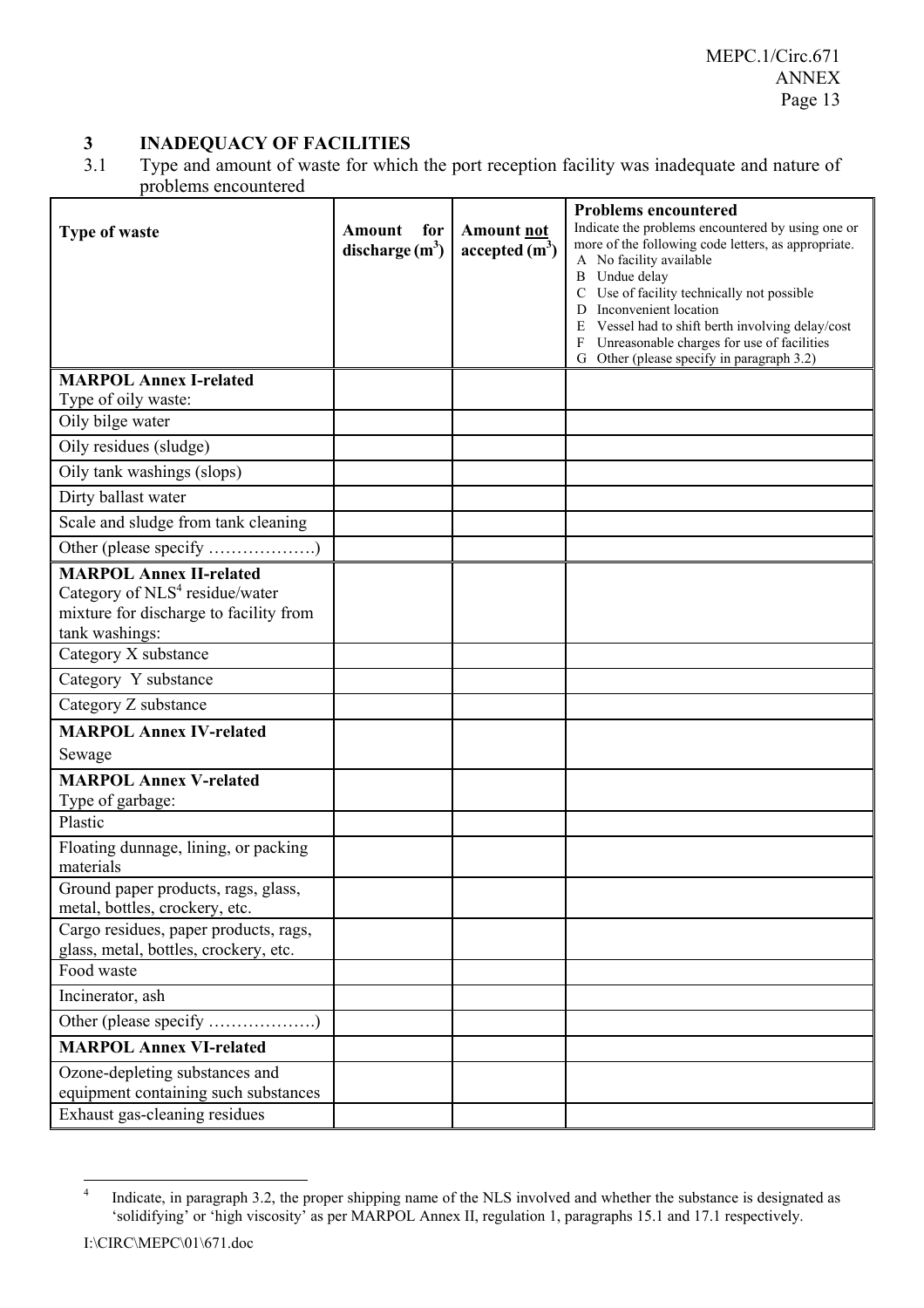|               |                                        | Did you discuss these problems or report them to the port reception facility?                      |
|---------------|----------------------------------------|----------------------------------------------------------------------------------------------------|
| $\Box$ Yes    | $\square$ No                           |                                                                                                    |
|               | If Yes, with whom (please specify)     |                                                                                                    |
|               |                                        | If Yes, what was the response of the port reception facility to your concerns?                     |
|               | requirements for reception facilities? | Did you give prior notification (in accordance with relevant port requirements) about the vessel's |
| $\Box$ Yes    | $\square$ No                           | $\square$ Not applicable                                                                           |
|               |                                        | If Yes, did you receive confirmation on the availability of reception facilities on arrival?       |
| $\square$ Yes | $\square$ No                           |                                                                                                    |
|               |                                        | <b>ADDITIONAL REMARKS/COMMENTS</b>                                                                 |
|               |                                        |                                                                                                    |
|               |                                        |                                                                                                    |

\* \* \*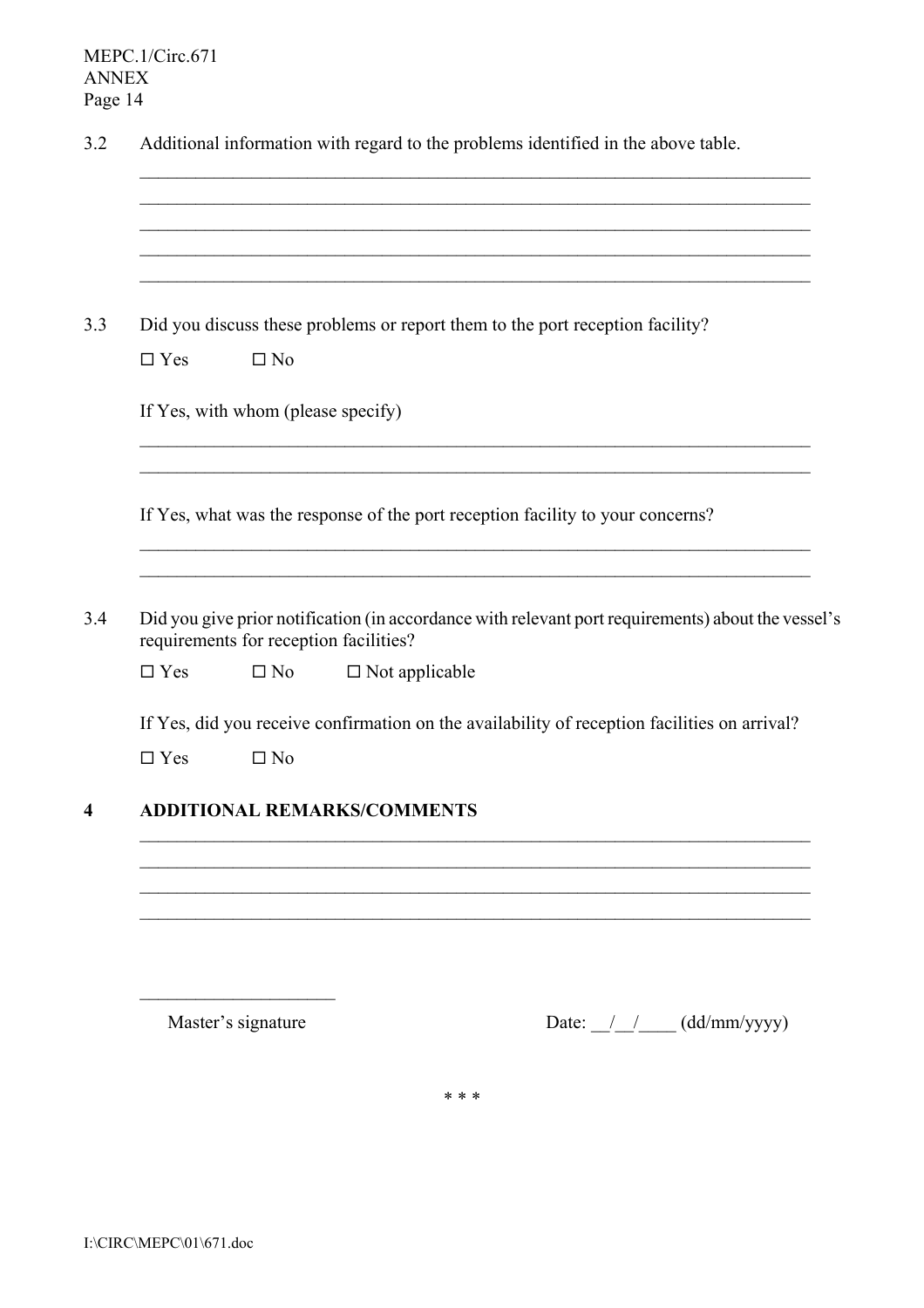## **APPENDIX 2**

#### **STANDARD FORMAT OF THE ADVANCE NOTIFICATION FORM FOR WASTE DELIVERY TO PORT RECEPTION FACILITIES (MEPC.1/Circ.644) Notification of the Delivery of Waste to**: …………………………………… *(enter name of port or terminal)*

*The master of a ship should forward the information below to the designated authority at least 24 hours in advance of arrival or upon departure of the previous port if the voyage is less than 24 hours This form shall be retained on board the vessel along with the appropriate Oil RB, Cargo RB or Garbage RB* 

#### **DELIVERY FROM SHIPS (ANF)**

| <b>1. SHIP PARTICULARS</b> |                                |                                    |                       |                              |  |  |
|----------------------------|--------------------------------|------------------------------------|-----------------------|------------------------------|--|--|
| 1.1 Name of ship:          |                                | 1.5 Owner or operator:             |                       |                              |  |  |
| 1.2 IMO number:            |                                | 1.6 Distinctive number or letters: |                       |                              |  |  |
| 1.3 Gross tonnage:         |                                |                                    | 1.7 Flag State:       |                              |  |  |
| 1.4 Type of ship:          | Oil tanker<br>Other cargo ship | Chemical tanker<br>Passenger ship  | Bulk carrier<br>Ro-ro | Container<br>Other (specify) |  |  |

#### **2. PORT AND VOYAGE PARTICULARS**

| 2.1 Location/Terminal name and POC:   | 2.6 Last Port where waste was delivered:                       |
|---------------------------------------|----------------------------------------------------------------|
| 2.2 Arrival Date and Time:            | 2.7 Date of Last Delivery:                                     |
| 2.3 Departure Date and Time:          | 2.8 Next Port of delivery (if known):                          |
| 2.4 Last Port and Country:            | 2.9 Person submitting this form is (if other than the master): |
| 2.5 Next Port and Country (if known): |                                                                |

#### **3. TYPE AND AMOUNT OF WASTE FOR DISCHARGE TO FACILITY**

| <b>MARPOL Annex I - Oil</b>         | Quantity $(m^3)$        |
|-------------------------------------|-------------------------|
| Oily bilge water                    |                         |
| Oily residues (sludge)              |                         |
| Oily tank washings                  |                         |
| Dirty ballast water                 |                         |
| Scale and sludge from tank cleaning |                         |
| Other (please specify)              |                         |
| <b>MARPOL Annex II – NLS</b>        | Quantity $(m^3)/Name^1$ |
| Category X substance                |                         |
| Category Y substance                |                         |
| Category Z substance                |                         |
| $OS$ – other substances             |                         |
| <b>MARPOL Annex IV – Sewage</b>     | Quantity $(m^3)$        |
|                                     |                         |

| <b>MARPOL Annex V - Garbage</b>                                                              | Quantity $(m^3)$ |
|----------------------------------------------------------------------------------------------|------------------|
| Plastic                                                                                      |                  |
| Floating dunnage, lining, or packing<br>material                                             |                  |
| Ground-down paper products, rags,<br>glass, metal, bottles, crockery etc.                    |                  |
| Cargo residues <sup>2</sup> , paper products, rags,<br>glass, metal, bottles, crockery, etc. |                  |
| Food waste                                                                                   |                  |
| Incinerator ash                                                                              |                  |
| Other wastes (specify)                                                                       |                  |
| <b>MARPOL Annex VI-</b><br>Air pollution                                                     | Quantity $(m^3)$ |
| Ozone-depleting substances and<br>equipment containing such<br>substances                    |                  |
| Exhaust gas-cleaning residues                                                                |                  |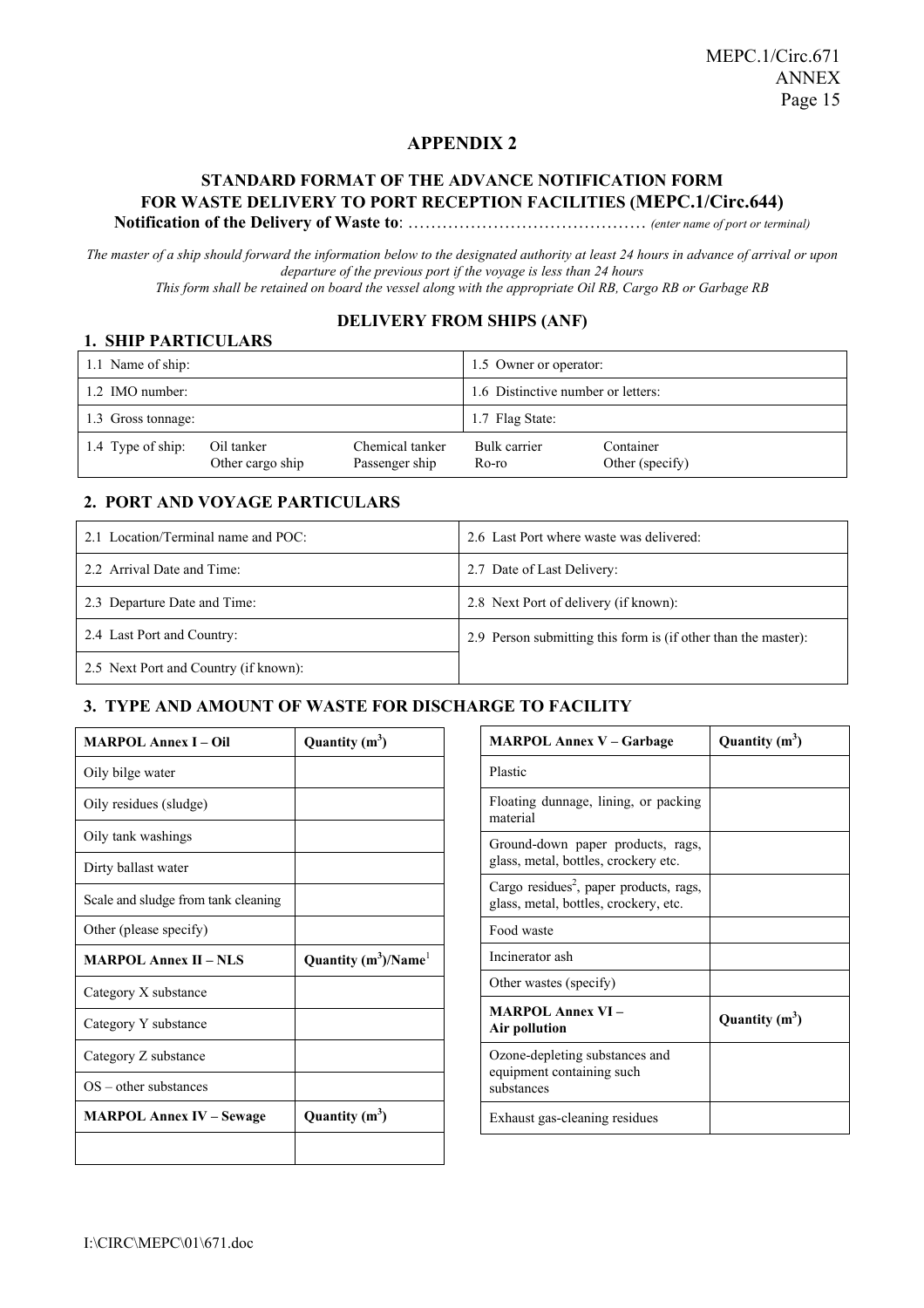# MEPC.1/Circ.671 ANNEX Page 16

| . .<br>$\mathbf{r}$<br>. .<br>$\sim$<br>IMO<br>Number:<br>Name of ship:<br>. |
|------------------------------------------------------------------------------|
|------------------------------------------------------------------------------|

Please state below the approximate amount of waste and residues remaining on board and the percentage of maximum storage capacity. If delivering all waste on board at this port please strike through this table and tick the box below. If delivering some or no waste, please complete all columns.

I confirm that I am delivering all the waste held on board this vessel (as shown on page 1) at this port □

| Type                                                                          | Maximum dedicated<br>storage capacity $m3$ | of waste<br>Amount<br>retained on board m <sup>3</sup> | Port at which remaining<br>waste will be delivered<br>(if known) | Estimate amount of waste<br>to be generated between<br>notification and next port<br>of call $m3$ |  |  |  |
|-------------------------------------------------------------------------------|--------------------------------------------|--------------------------------------------------------|------------------------------------------------------------------|---------------------------------------------------------------------------------------------------|--|--|--|
| <b>MARPOL Annex I - Oil</b>                                                   |                                            |                                                        |                                                                  |                                                                                                   |  |  |  |
| Oily bilge water                                                              |                                            |                                                        |                                                                  |                                                                                                   |  |  |  |
| Oily residues (sludges)                                                       |                                            |                                                        |                                                                  |                                                                                                   |  |  |  |
| Oily tank washings                                                            |                                            |                                                        |                                                                  |                                                                                                   |  |  |  |
| Dirty ballast water                                                           |                                            |                                                        |                                                                  |                                                                                                   |  |  |  |
| Scale and sludge from tank<br>cleaning                                        |                                            |                                                        |                                                                  |                                                                                                   |  |  |  |
| Other (please specify)                                                        |                                            |                                                        |                                                                  |                                                                                                   |  |  |  |
| <b>MARPOL Annex II - NLS</b>                                                  |                                            |                                                        |                                                                  |                                                                                                   |  |  |  |
| Category X substance                                                          |                                            |                                                        |                                                                  |                                                                                                   |  |  |  |
| Category Y substance                                                          |                                            |                                                        |                                                                  |                                                                                                   |  |  |  |
| Category Z substance                                                          |                                            |                                                        |                                                                  |                                                                                                   |  |  |  |
| $OS$ – other substances                                                       |                                            |                                                        |                                                                  |                                                                                                   |  |  |  |
| <b>MARPOL Annex IV - Sewage</b>                                               |                                            |                                                        |                                                                  |                                                                                                   |  |  |  |
| Sewage                                                                        |                                            |                                                        |                                                                  |                                                                                                   |  |  |  |
| <b>MARPOL Annex V - Garbage</b>                                               |                                            |                                                        |                                                                  |                                                                                                   |  |  |  |
| Plastic                                                                       |                                            |                                                        |                                                                  |                                                                                                   |  |  |  |
| Floating dunnage, lining or<br>packing material                               |                                            |                                                        |                                                                  |                                                                                                   |  |  |  |
| Ground paper products,<br>rags, glass, metal, bottles,<br>crockery            |                                            |                                                        |                                                                  |                                                                                                   |  |  |  |
| Cargo residues,<br>paper<br>products, rags, glass, metal<br>bottles, crockery |                                            |                                                        |                                                                  |                                                                                                   |  |  |  |
| Food waste                                                                    |                                            |                                                        |                                                                  |                                                                                                   |  |  |  |
| Incinerator ash                                                               |                                            |                                                        |                                                                  |                                                                                                   |  |  |  |
| Other wastes (specify)                                                        |                                            |                                                        |                                                                  |                                                                                                   |  |  |  |
|                                                                               |                                            |                                                        |                                                                  |                                                                                                   |  |  |  |

Time: ................................................... Signature: ............................................................................................................

\* \* \*